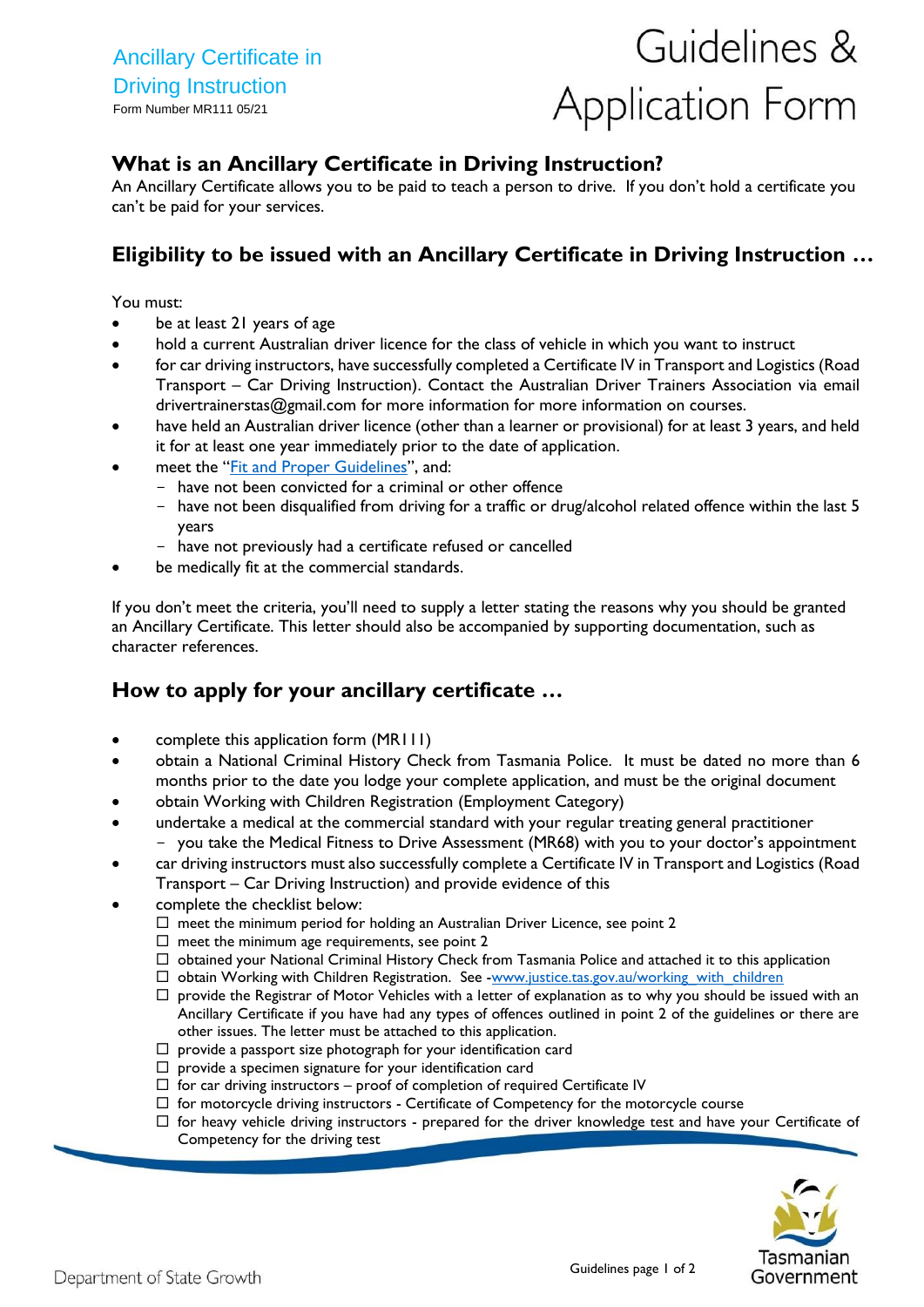# Guidelines & **Application Form**

Take all the items in the checklist to any Service Tasmania shop along with the required Ancillary Certificate fee so your application can be processed. Heavy Vehicle applicants will need to pass the driver knowledge test at this time.

# **What if my application is refused?**

You will be advised in writing if the Registrar of Motor Vehicles refuses your application. This letter will also give details of your appeal rights. You may re-apply for an Ancillary Certificate at any time. Your application will be assessed against the same criteria as previously applied.

# **What happens after I get my Ancillary Certificate?**

- before you begin instruction you must ensure that the vehicle in which you plan to instruct has been inspected at an AIS for roadworthiness. Driving instructor cars must have a roadworthiness inspection at an AIS every 12 months
- you must also ensure that your vehicle has dual controls and that these have been inspected by the transport inspector to verify that they are properly fitted
- regular checks will be made of your conviction and driving record. If you commit a serious offence, including any alcohol or drug-related offence or common assault, or commit traffic offences your Ancillary Certificate may be suspended or cancelled
- your working with Children Registration must remain current and be renewed every 3 years
- at any time the Registrar may take into consideration evidence of physical and/or mental health, character and conduct in assessing your suitability to retain an Ancillary Certificate
- you must have a medical examination
	- every three years until you turn 65 years of age
	- every year from the age of 65, or
	- at any time, as required by the Registrar of Motor Vehicles
- heavy vehicle driving instructors must pass a knowledge test every three years when they renew their Ancillary Certificate.

# **How long is an Ancillary Certificate in Driving Instruction valid?**

It is issued for three years. You will be sent a renewal notice before your Ancillary Certificate expires.

# **Cancellation and Suspension**

If you are disqualified from driving, your Ancillary Certificate will be automatically cancelled or suspended. The Registrar also has the power to suspend or cancel an Ancillary Certificate if they have reason to believe that in any respect, the holder is not a suitable person. This may include, but is not limited to, evidence of physical and/or mental health, character and evidence of offences that might indicate that the person is not fit-and-proper.

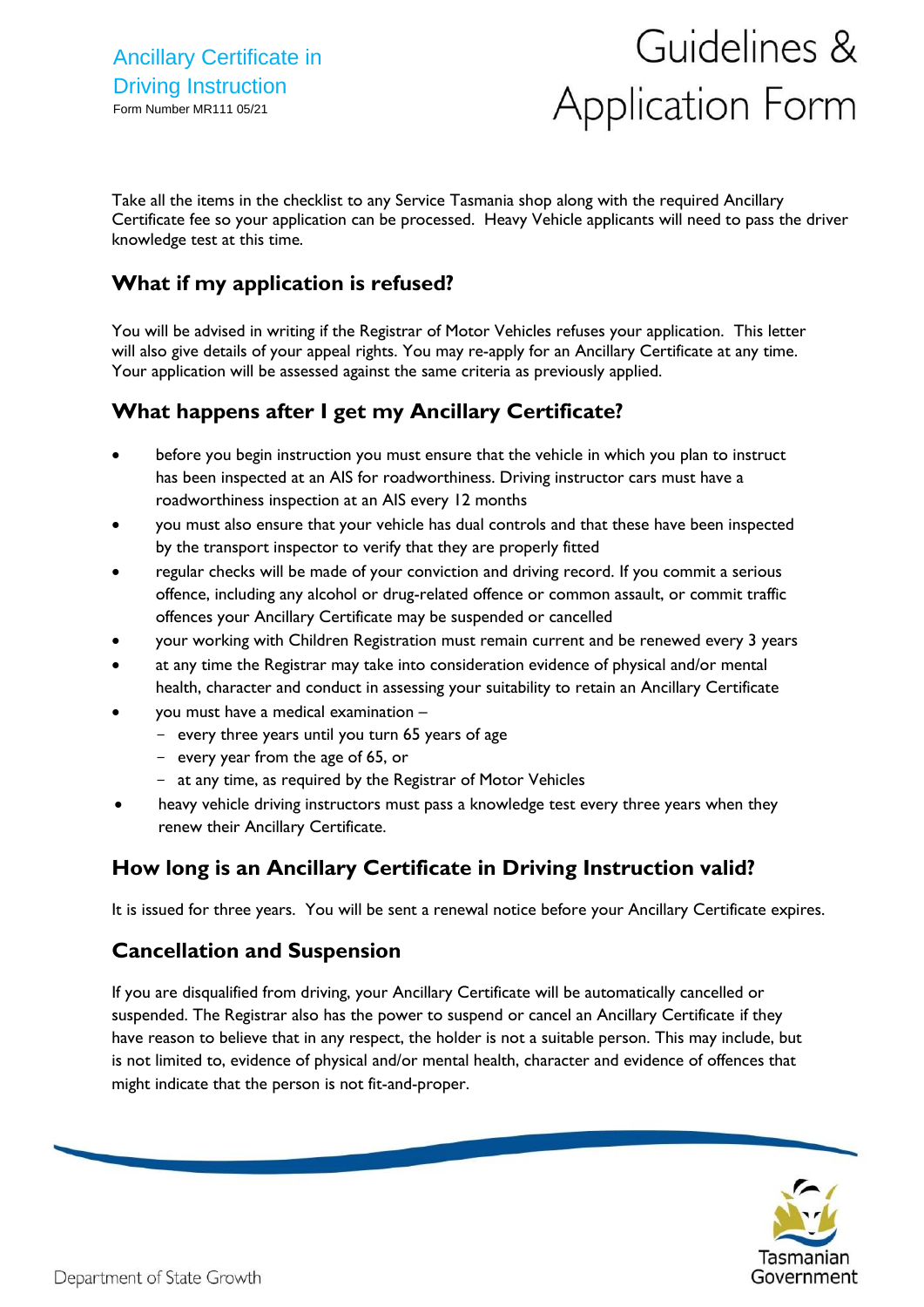# **What if my application is refused?**

You will be advised in writing if the Registrar of Motor Vehicles refuses your application. This letter will also give details of your appeal rights. You may re-apply for an Ancillary Certificate at any time. Your application will be assessed against the same criteria as previously applied.

# **What happens after I get my Ancillary Certificate?**

- Before you begin instruction you must ensure that the vehicle in which you plan to instruct has been inspected at an AIS for roadworthiness. Driving instructor cars must have a roadworthiness inspection at an AIS every 12 months
- You must also ensure that your vehicle has dual controls and that these have been inspected by the transport inspector to verify that they are properly fitted
- Regular checks will be made of your conviction and driving record. If you commit a serious offence, including any alcohol or drug-related offence or common assault, or commit traffic offences your Ancillary Certificate may be suspended or cancelled
- Your working with Children Registration must remain current and be renewed every 3 years.
- At any time the Registrar may take into consideration evidence of physical and/or mental health, character and conduct in assessing your suitability to retain an Ancillary Certificate.
- You must have a medical examination
	- every three years until you turn 65 years of age
	- every year from the age of 65, or
	- at any time, as required by the Registrar of Motor Vehicles
- Heavy vehicle driving instructors must pass a knowledge test every three years when they renew their Ancillary Certificate.

# **How long is an Ancillary Certificate in Driving Instruction valid?**

It is issued for three years. You will be sent a renewal notice before your Ancillary Certificate expires.

### **How can I check if my Taxi Ancillary Certificate is still valid?**

You can check your taxi ancillary certificate expiry date on our website. You will need to enter your driver licence number and surname of the licence holder. These details entered must exactly match the details found on the driver licence or the ancillary certificate information will not be released. A successful search will provide the ancillary certificate type, ancillary certificate expiry date and driver licence expiry date of the licence searched.

• Visit our website at [https://ptinfo.transport.tas.gov.au/ancillary\\_check.aspx](https://ptinfo.transport.tas.gov.au/ancillary_check.aspx)

# **Cancellation and Suspension**

If you are disqualified from driving, your Ancillary Certificate will be automatically cancelled or suspended. The Registrar also has the power to suspend or cancel an Ancillary Certificate if they have reason to believe that in any respect, the holder is not a suitable person. This may include, but is not limited to, evidence of physical and/or mental health, character and evidence of offences that might indicate that the person is not fit-and-proper.

**If you would like more information on Ancillary Certificates in Driving Instruction please contact Service Tasmania on 1300 135 513. For information on the required course please call the Australian Driver Trainers Association Tas Inc on 0438 130 162.**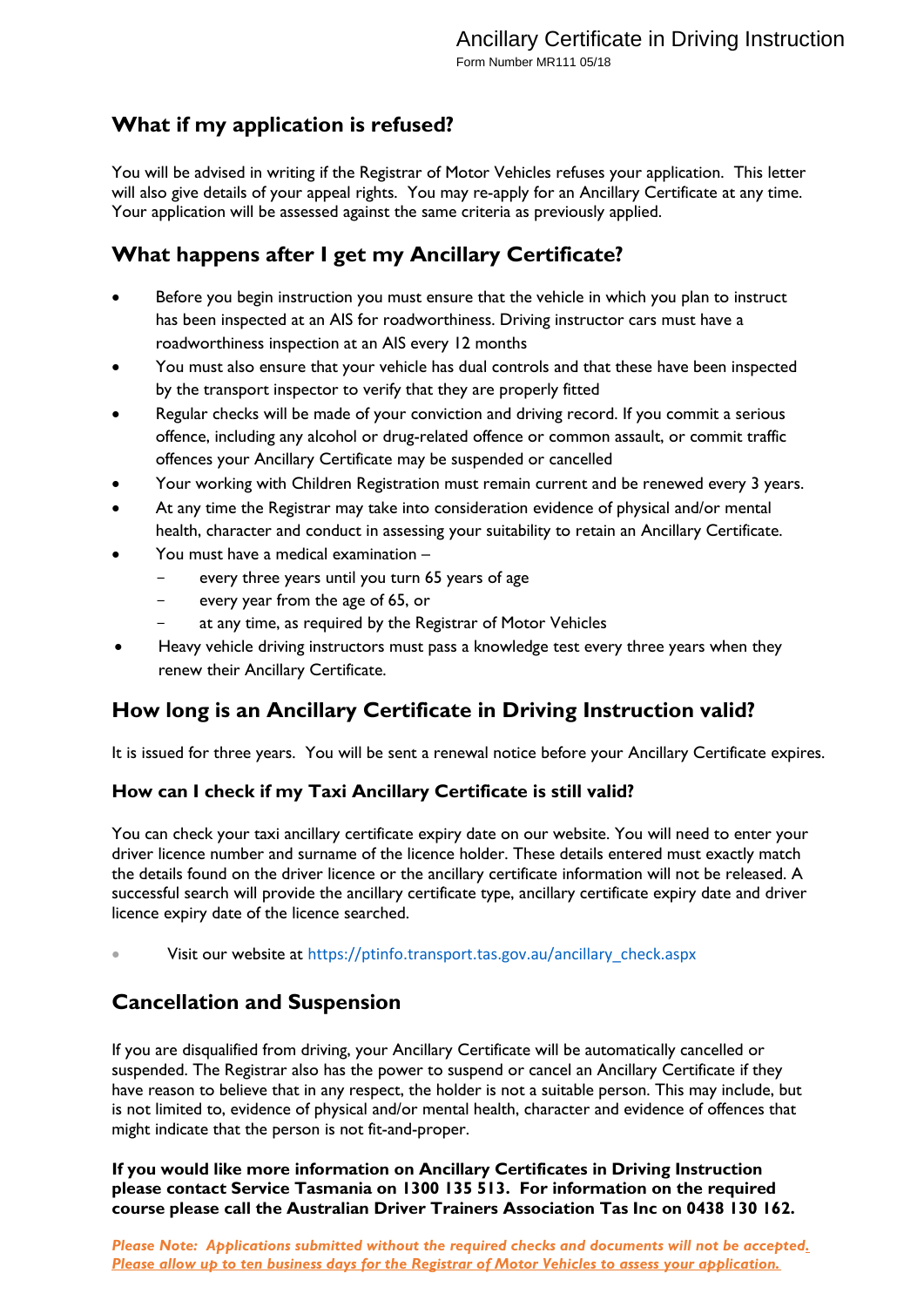.



# **APPLICATION FOR AN ANCILLARY CERTIFICATE IN DRIVING INSTRUCTION**

| <b>Applicant Details</b>                            |  |                     |  |  |  |  |
|-----------------------------------------------------|--|---------------------|--|--|--|--|
| Surname (Family<br>Name)                            |  |                     |  |  |  |  |
| <b>Given Names</b>                                  |  |                     |  |  |  |  |
| Date of Birth                                       |  | Driver Licence No   |  |  |  |  |
| Residential<br><b>Address</b>                       |  |                     |  |  |  |  |
| <b>Postal Address</b><br>(if different from above)  |  |                     |  |  |  |  |
| <b>Contact Phone Number</b>                         |  |                     |  |  |  |  |
| Working with Children<br><b>Registration Number</b> |  | <b>Expiry Date:</b> |  |  |  |  |

| <b>Ancillary Certificate Details</b>                                                                                                                                                                  |  |  |  |  |  |  |  |
|-------------------------------------------------------------------------------------------------------------------------------------------------------------------------------------------------------|--|--|--|--|--|--|--|
| What type of Ancillary Certificate in Driving Instruction are you applying for?                                                                                                                       |  |  |  |  |  |  |  |
| $\Box$ Car $\Box$ Motorcycle $\Box$ Medium Rigid $\Box$ Heavy Rigid $\Box$ Heavy Combination $\Box$ Multiple Combination                                                                              |  |  |  |  |  |  |  |
| NOTE: You may only instruct in the class of the vehicle that you are entitled to drive and you must be tested in this class of vehicle. Car<br>instructors must complete an approved training course. |  |  |  |  |  |  |  |

| <b>Driving History/Conviction Details</b> (please tick the applicable box) |                                                                                                                                                                                                                                                           |                 |                 |  |  |  |
|----------------------------------------------------------------------------|-----------------------------------------------------------------------------------------------------------------------------------------------------------------------------------------------------------------------------------------------------------|-----------------|-----------------|--|--|--|
|                                                                            | Have you ever had an application for Taxi or PPV Ancillary Certificate refused? If yes<br>give details:                                                                                                                                                   |                 | NO <sub>0</sub> |  |  |  |
| $\mathbf{2}$                                                               | Have you ever had a Taxi or PPV Ancillary Certificate Cancelled? If yes<br>give details:                                                                                                                                                                  | $YES$ $\Box$    | NO <sub>0</sub> |  |  |  |
| 3                                                                          | Have you had any traffic infringement notices issued within the last 3<br>years? If yes give details:                                                                                                                                                     | $YES$ $\square$ | NO <sub>0</sub> |  |  |  |
| 4                                                                          | Have you ever been charged or convicted of any criminal offence whether a<br>Conviction was recorded or not? If yes give details:                                                                                                                         | $YES$ $\Box$    | NO <sub>1</sub> |  |  |  |
| 5                                                                          | Are there any convictions pending against you? If yes give details:                                                                                                                                                                                       | $YES$ $\square$ | NO <sub>0</sub> |  |  |  |
| 6                                                                          | Are there any issues the Registrar of Motor Vehicles should be aware of, that's<br>relevant to you being considered fit & proper (refer to www.transport.tas.gov.au) or are you<br>subject to any order issued by court or tribunal? If yes give details: | $YES$ $\square$ | NO <sub>0</sub> |  |  |  |